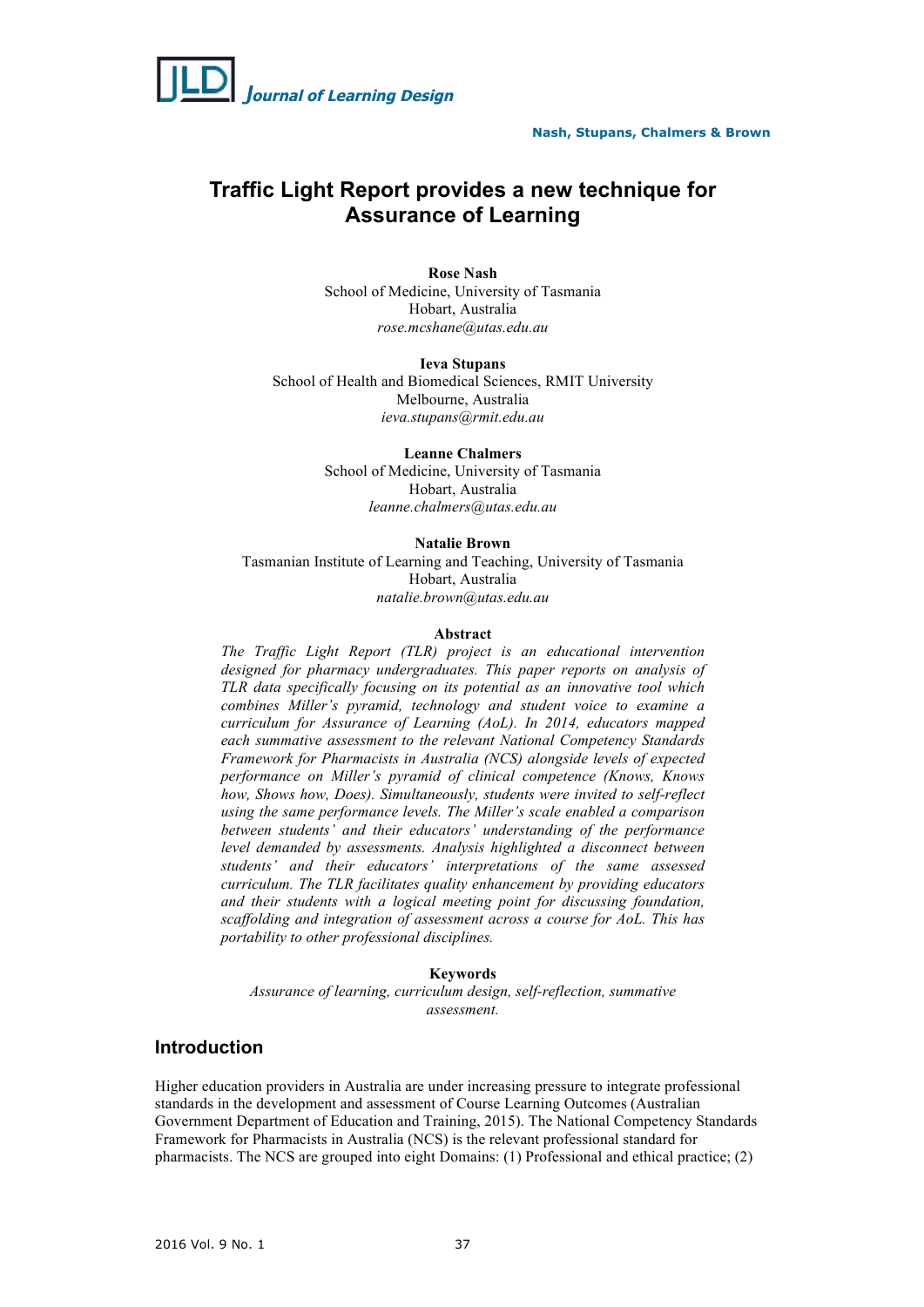

Communication, collaboration and self-management; (3) Leadership and management; (4) Review and supply prescribed medicines; (5) Prepare pharmaceutical products; (6) Deliver primary and preventative health care; (7) Promote and contribute to optimal use of medicines; and, (8) Critical analysis, research and education. The Australian Pharmacy Council who accredits the university courses highlight the importance of the NCS to pharmacy education by explaining that:

Since the entry-level competencies are to be met at entry to professional practice, they can serve as a source of guidance to the teaching and learning expected. …The goal of initial pharmacy education is to produce graduates with the requisite knowledge, skills and attributes for entry to an intern training program.

### (Australian Pharmacy Council, 2012, p. 15)

Pharmacist competence assures patient safety. Familiarity with the NCS should begin with first year undergraduates so they can engage with their profession's competence continuum (Coombes, Bates, Duggan, & Galbraith, 2011) and continually monitor and improve their performance. Professional competency standards such as the NCS can be combined with a scale to communicate a logical continuum towards competence for educators and their students. Miller's (1990) Pyramid of Clinical Competence which classifies competence along a continuum of "Knows," "Knows how," "Shows how" and Does" is used by pharmacists and other health professionals worldwide for this purpose (General Pharmaceutical Council, 2011; Kelley & Demb, 2006; Wass, Van der Vleuten, Shatzer, & Jones, 2001). Other frameworks exist, however Miller's pyramid is a simple conceptual model that clearly communicates the early stages of the competence continuum. Each level on Miller's pyramid represents increasing capability and increased integration of knowledge, skills and attributes. Prior to performing at a "Does" level in the practice setting with a client, an individual must have developed essential underpinning knowledge, skills and attributes. For optimal learning and assured practitioner competence, these stages are best scaffolded. In other words, graduates who have had their learning scaffolded and are provided a "solid foundation" having progressed through the "Knows" level (observation and basic knowledge recall), "Knows how" (understands and applies knowledge) and "Shows how" (integrates knowledge, skills, attitudes to perform in simulated settings) (Miller, 1990; Van Der Vleuten & Schuwirth, 2005; Wass, et al., 2001) are given the greatest chance of success.

Familiarity with the NCS among pharmacy students in Australia (Nash, Chalmers, Stupans, & Brown, 2015a) and at the university of interest was discovered to be poor (Nash, Chalmers, Stupans, Brown, 2016a). To address poor student familiarity with the NCS and develop students' self-reflection skills, the Traffic Light Report (TLR) project was conceptualised. The TLR elements (NCS and Miller's pyramid) were combined to ensure the usability of the NCS for educators and their students in their context. Influenced by the Triple Jump Test (Mészáros et al., 2009), the mileMarker (Szilagyi, 2008), topographical curriculum maps (Plaza, Draugalis, Slack, Skrepnek, & Sauer, 2007) and the work of Janke, Traynor and Sorensen (2011), the TLR applies a course wide approach to assure student learning.

Essential to the TLR design is curriculum mapping. Curriculum mapping is commonly used in higher education to provide a course level summary of a curriculum, enable curriculum review and provide evidence for accreditation and quality enhancement requirements. Martone and Sireci (2009) suggested that the mapping process is more useful than the results as it helps educators see how assessments can connect to learning activities. Oftentimes, the mapping process and discussion it prompts amongst educators (and students) becomes the most valuable component (Kelley, McAuley, Wallace, & Frank, 2008). Thus, a teaching team must design and map their course together (Lawson, 2014, 2015a) and assess their curriculum first for student learning and second in terms of its effectiveness to measure achievement (Boud & Falchikov, 2005). To support this, a range of mapping tools currently exist (Harden, 2001; Oliver, Ferns, Whelan, & Lilly, 2010) including, of particular relevance to the work reported here, Lawson's Curriculum Design Workbench (Lawson, 2014, 2015a). The Curriculum Design Workbench is built on a philosophy of Assurance of Learning (AoL) (AACSB, 2013; Lawson, 2015b) which emphasises a teaching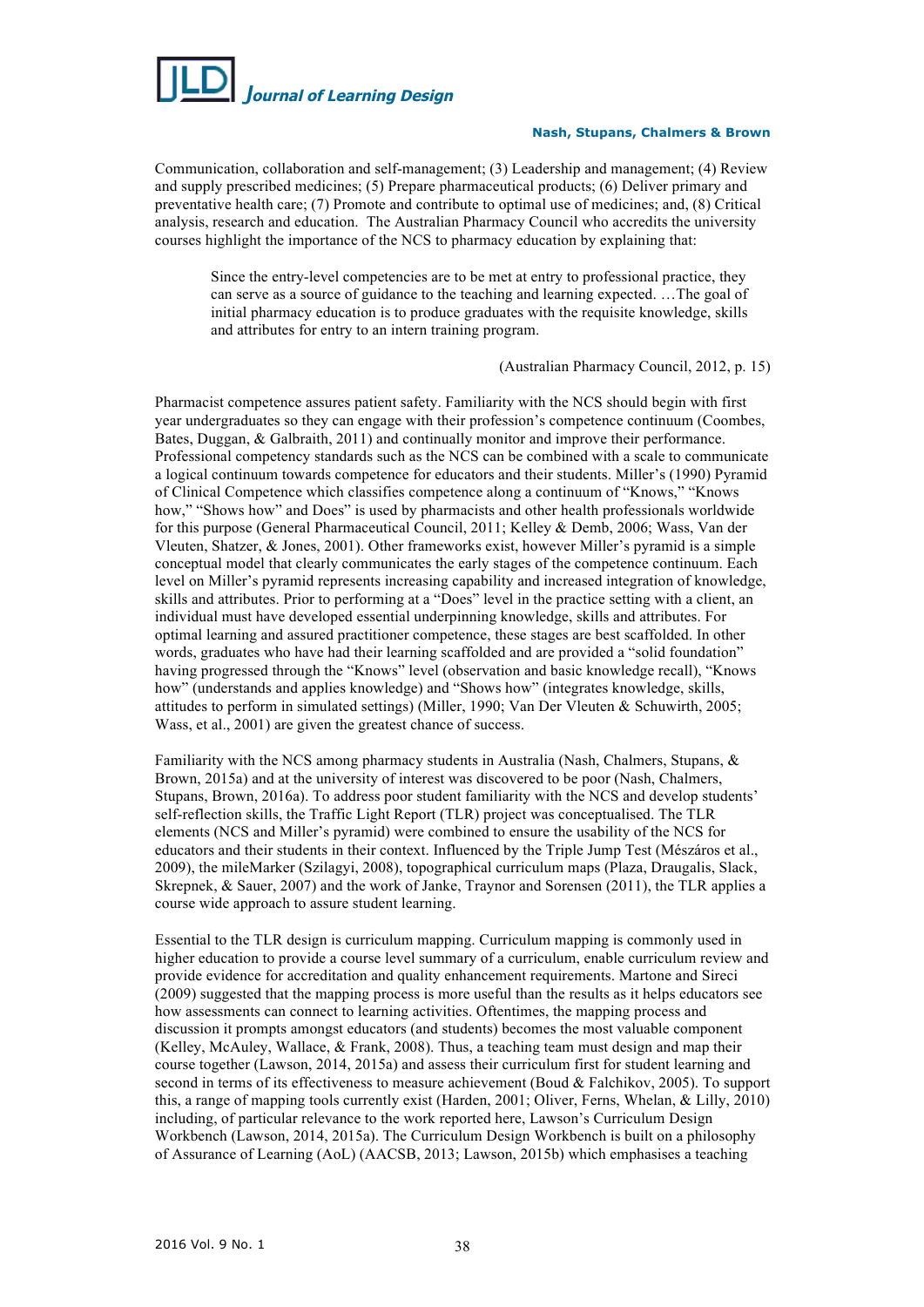

team approach to course design to ensure student knowledge and skills are scaffolded and, importantly, educators and their students are aware of where this scaffolding takes place (Lawson, 2015a; Lawson et al., 2015). In its most simplistic form, AoL is defined as "the process by which learning outcomes are measured against specific course goals" (Hall & Kro, 2006).

This research used the data from the TLR to highlight that educators at the university of interest and their students describe a very different understanding of expected performance levels, as described through the Miller's pyramid. This paper seeks to explore possible reasons for this difference. The findings from the TLR have implications for educators, students and regulators and have portability to other professions.

# **Method**

This project was conducted at one Australian university over two semesters (Semesters 1 and 2, 2014), where the full time pharmacy course is comprised of four units per semester. Each unit had 2-8 summative assessment tasks. Experiential placements took place in Third and Fourth year, students in First year visited their allocated workplace briefly whilst Second year students did not have scheduled placements. The data presented on Miller's pyramid in this paper is one part of the TLR research project, with other applications and outcomes having been described and reported elsewhere, including its ability to improve student knowledge of the NCS (Nash et al., 2016a) and provide opportunities to develop self-assessment skills (Nash, Stupans, Chalmers, & Brown, 2016b).

A pragmatist methodological frame (Creswell, 2013), educational design (Van Den Akker, Gravemeijer, McKenney, & Nieveen, 2006) and action research philosophies (Creswell, 2013) informed the authors' approach. Triangulation of data (Creswell, 2013) from student selfreflection, curriculum mapping data and feedback surveys made it possible to interpret the curriculum from the viewpoint of students and their educators. Data collection for each perspective is now described to aid the understanding of the analyses carried out.

# *Educators' perspective (assessed curriculum)*

For each assessment item in each unit of the course, educators entered details of the task into a customised Access database, the relevant NCS for each assessment, and the level of proficiency on Miller's pyramid that students were expected to achieve (Figure 1). A map was then produced of all the relevant NCS and level of Miller's proficiency for each assessment in the course. The authors interpreted this curriculum map as the educators' perspective of the assessed curriculum.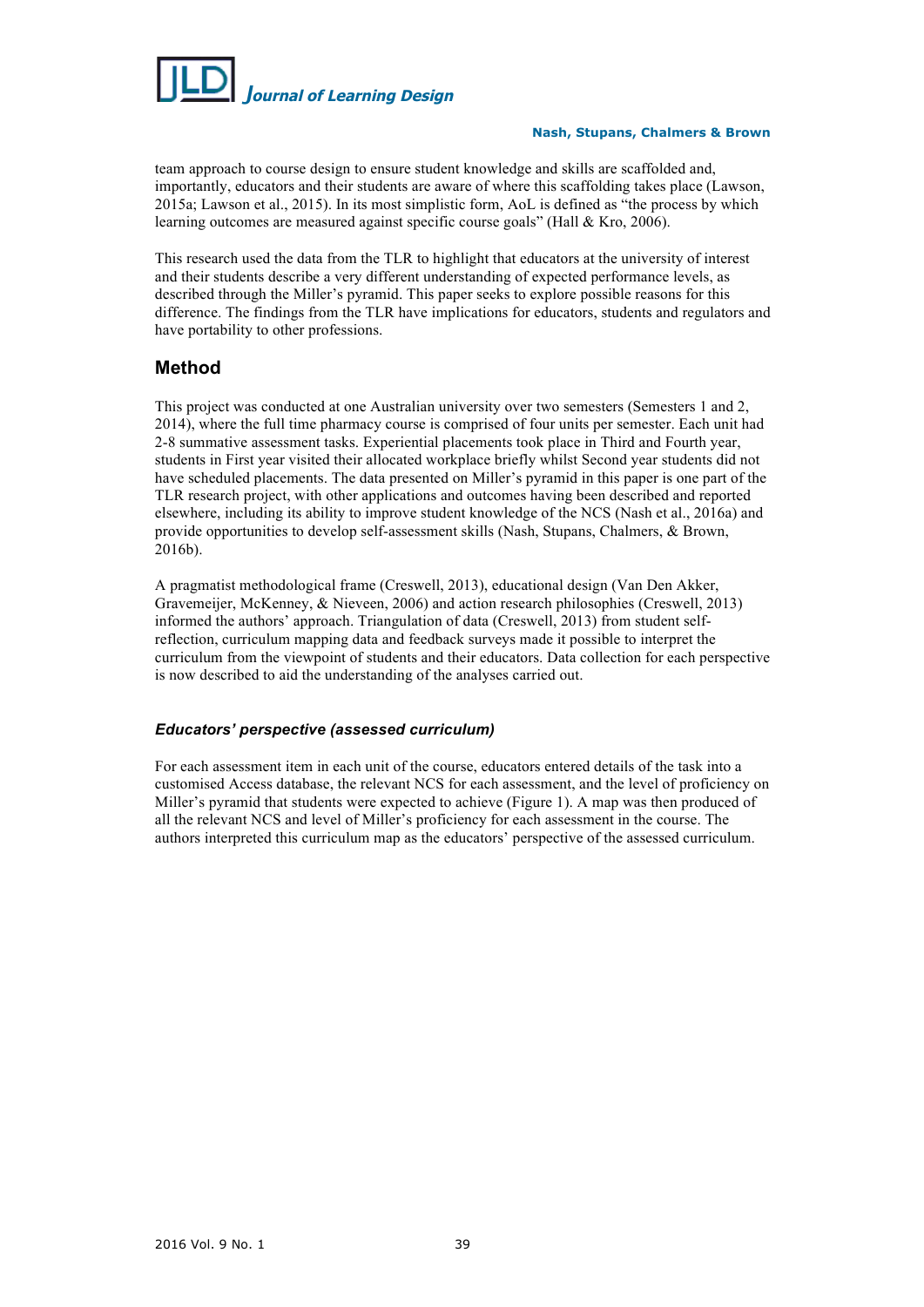

**Nash, Stupans, Chalmers & Brown**



*Figure 1*. Design method and origin of data for TLR and associated comparison

# *Students' perspective (learnt curriculum)*

At the conclusion of scheduled semester examinations, enrolled students were invited to selfreflect on their performance against the eight NCS on Miller's pyramid via a 10 minute online survey (Figure 2). The self-reflection was open for two weeks. Prior to this project, students had limited exposure to the NCS which, as previously noted, consists of eight Domains, each containing multiple competency standards. Specifically students were asked to: *consider your current performance level (Knows, Knows how, Shows how, Does) for each competency standard (NCS).* The authors interpreted the results from this survey as the students' "learnt" curriculum.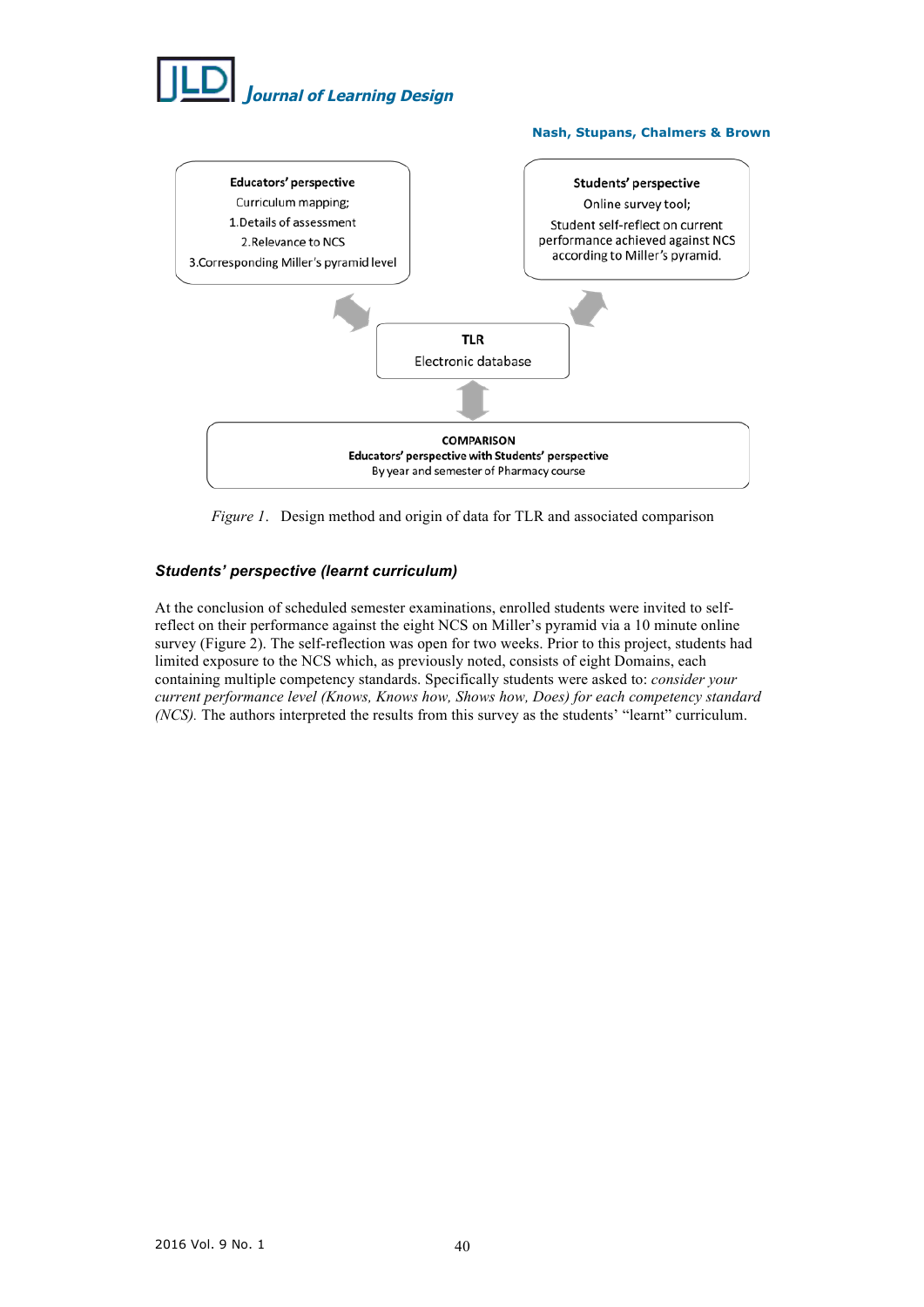

| Consider your current performance level (Knows, Knows How, Shows, Does) for each Competency Standard (CS).                                                                                                                         |              | * Domain 1. Professional and Ethical Practice |              |             |         |         |         |
|------------------------------------------------------------------------------------------------------------------------------------------------------------------------------------------------------------------------------------|--------------|-----------------------------------------------|--------------|-------------|---------|---------|---------|
|                                                                                                                                                                                                                                    |              |                                               |              |             |         |         |         |
| Then for each of the CS use the traffic light system to indicate if you feel the CS requires further attention.<br>2                                                                                                               |              |                                               |              |             |         |         |         |
| Performance Level:<br>Knows (Knowledge eg Multiple Choice Questions)<br>Knows How (Describes how eg. Applies knowledge in written case)<br>Shows (Performance eg. Simulation, role play)<br>Does (Action-real life eg. Placements) |              |                                               |              |             |         |         |         |
| <b>Traffic Light:</b>                                                                                                                                                                                                              |              |                                               |              |             |         |         |         |
| Okay (Green)<br>May need attention (Orange)<br><b>Urgent attention (Red)</b>                                                                                                                                                       |              |                                               |              |             |         |         |         |
|                                                                                                                                                                                                                                    | <b>Knows</b> | <b>Knows How</b>                              | <b>Shows</b> | <b>Does</b> | Green   | Orange  | Red     |
| 1.1 Practice legally                                                                                                                                                                                                               | $\odot$      | $\circ$                                       | $\circ$      | $\circ$     | $\odot$ | $\odot$ | $\odot$ |
|                                                                                                                                                                                                                                    | $\circ$      | $\circ$                                       | $\odot$      | $\circ$     | $\odot$ | $\circ$ | $\circ$ |
|                                                                                                                                                                                                                                    |              |                                               |              |             |         |         | $\odot$ |
|                                                                                                                                                                                                                                    | $\odot$      | $\odot$                                       | $\odot$      | $\odot$     | $\odot$ | $\odot$ |         |
| 1.2 Practice to accepted<br>standards<br>1.3 Deliver 'patient-<br>centred care'<br>1.4 Manage quality &<br>safety                                                                                                                  | $\circ$      | $\circ$                                       | $\circ$      | $\circ$     | $\circ$ | $\circ$ | $\circ$ |

*Figure 2.* Screenshot of the student self-reflection tool displaying how they reported their progress against the NCS and Miller's pyramid on Domain 1. This was repeated for the 8 Domains.

## *Perspectives combined and contrasted*

The educators' perspective was represented by the curriculum mapping entered into the TLR. The students' self-reflection provided the students' perspective (Figure 1).

This paper is focussed on the analyses of data associated with Miller's pyramid. For the purpose of this analysis, data were extracted from the TLR and summarised by year and semester of enrolment, for example, Fourth year, Semester 1. The "instances" used in the analysis were defined as:

- (i) an individual student's self-reflection on a given standard within the NCS, for example, "Practice to accepted standards" (Standard 1.1), at a "Does" level represents one instance; and,
- (ii) their educators' mapping against a given standard for an assessment task.

As each NCS may have been mapped to multiple summative assessments, the database was programmed to select the instance where the student performed at the highest level in assessment on Miller's pyramid, for example, "Does" was higher than "Knows." The educators' mapping of the performance level of the summative assessment was directly compared with the Miller's level selected by the students in their self-reflection to determine agreement that is, whether the two perspectives matched. Non-parametric data analyses were conducted using SPSS Version 22. These data were also extracted into the statistical program R to provide heat-maps that described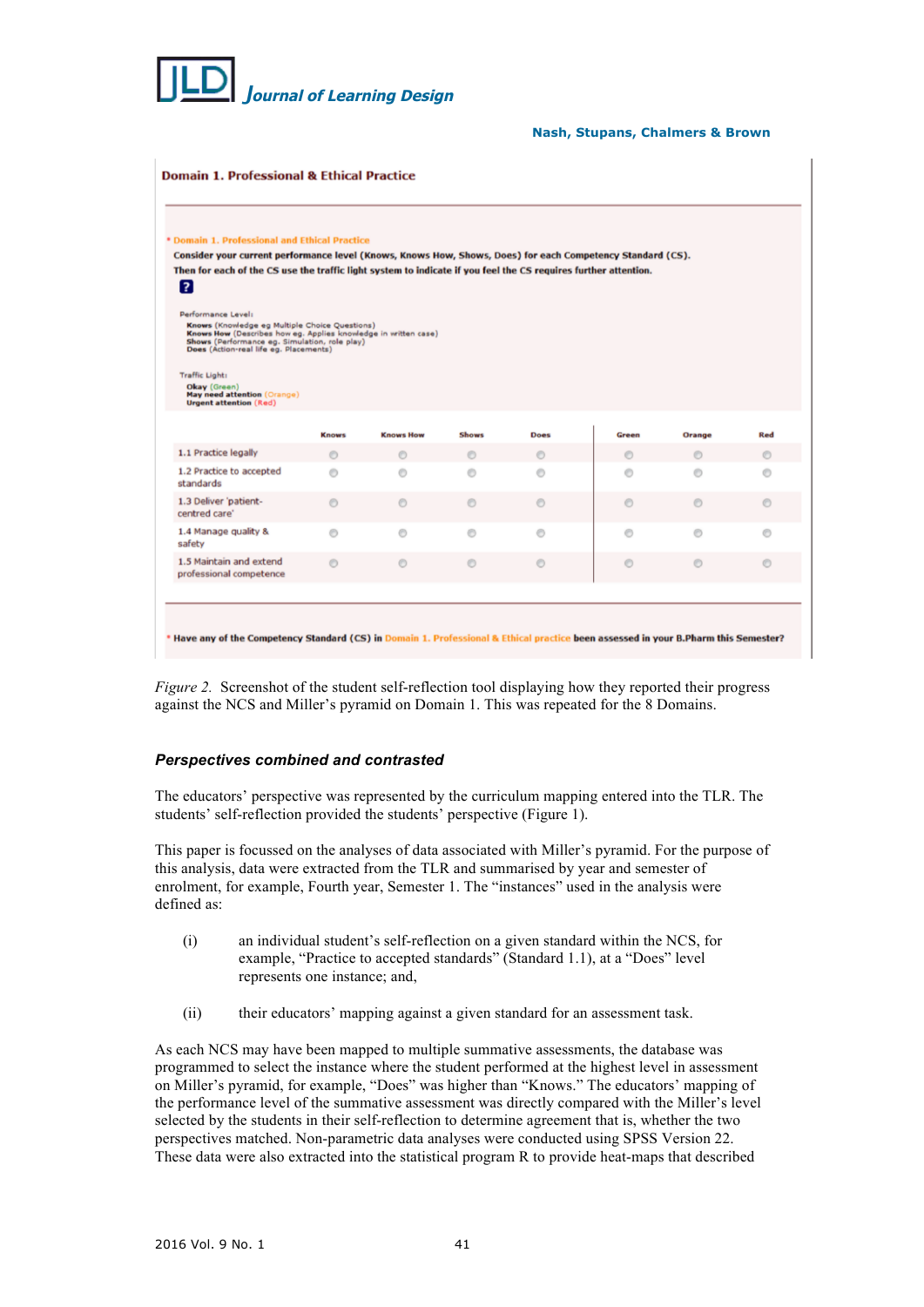

the curriculum at an individual Domain level of the NCS. A "hot spot" was where the ratio, indicating the perceived degree of focus of the curriculum on a particular NCS Domain at a given Miller's level, was greater than 0.6. The following provides an example formula used to generate the ratios reported in the heat-maps:

Ratio (Domain2KnowsYear2) = Count of Assessments on Domain 2 at Knows Level for all students in Year 2 / Count of Assessments on Domain 2 for All Millers Levels for all Year 2 students.

This research was approved by the Social Sciences Human Research Ethics Committee (Tasmania Network); H00013591. The lead author handled all data and disseminated the TLR; to eliminate ethical concerns, she held no teaching responsibilities at the time. Student involvement was voluntary. Following receipt of their TLR, students were invited using an online survey to provide feedback on the TLR educational intervention.

# **Results**

Students who participated in the self-reflection represented 42% (*n=*69) of the invited students (*N=*163) in Semester 1 and 26% (*n=*52) of invited students in Semester 2 (*N=*198). Table 1 provides a breakdown of student participation by year level and by semester of participation. Students are referred to in this paper, by Year of course, Gender and an identifying number, for example, (Year 2, Male19), and (Year 4, Female22).

Table 1

*Student participation by semester/year level of course*

|            | Year 1<br>$n\ (\%)$ | Year 2<br>$n\ (\%)$ | Year 3<br>$n\ (\%)$ | Year 4<br>$n\ (\%)$ | $N = 121$ |
|------------|---------------------|---------------------|---------------------|---------------------|-----------|
| Semester 1 | $1(1.45\%)$         | 27(39.13%)          | 21(30.43%)          | $20(28.99\%)$       | 69        |
| Semester 2 | 11(21.15%)          | $18(34.62\%)$       | $12(23.08\%)$       | II(21.15%)          | 52        |

These ST (student) participants with multiple responses to individual assessment items, along with respective responses from educators (ED), generated 1878 instances. The key findings overall, related to the levels on Miller's pyramid, are that:

- In 397 (21.14%) of instances (*n*=1878), students self-reported their performance at a level *higher* than their educators.
- In 621 (33.07%) of instances (*n*=1878), students' self-reflection was *in agreement* with their educators' perspective.
- In 860 (45.79%) of instances (*n*=1878), students self-reported their performance at a level *lower* than their educators.

Despite a relatively low level of agreement, the scaffolded pattern outlined by students and educators in Figure 3 represents a consistent shift in focus from Knows/Knows how (acquisition of knowledge) to Shows how/Does (application of knowledge) for assessment across the 4 years of the course  $(p=0.84)$ . Figure 3 also shows general agreement amongst students and educators with the exception of Fourth year students who reported that 39.2% of their assessments examined them at Knows/Knows how level, whereas their educators' reported only 11.0% of assessments required their students to perform at this level; this difference was statistically significant (p<0.001).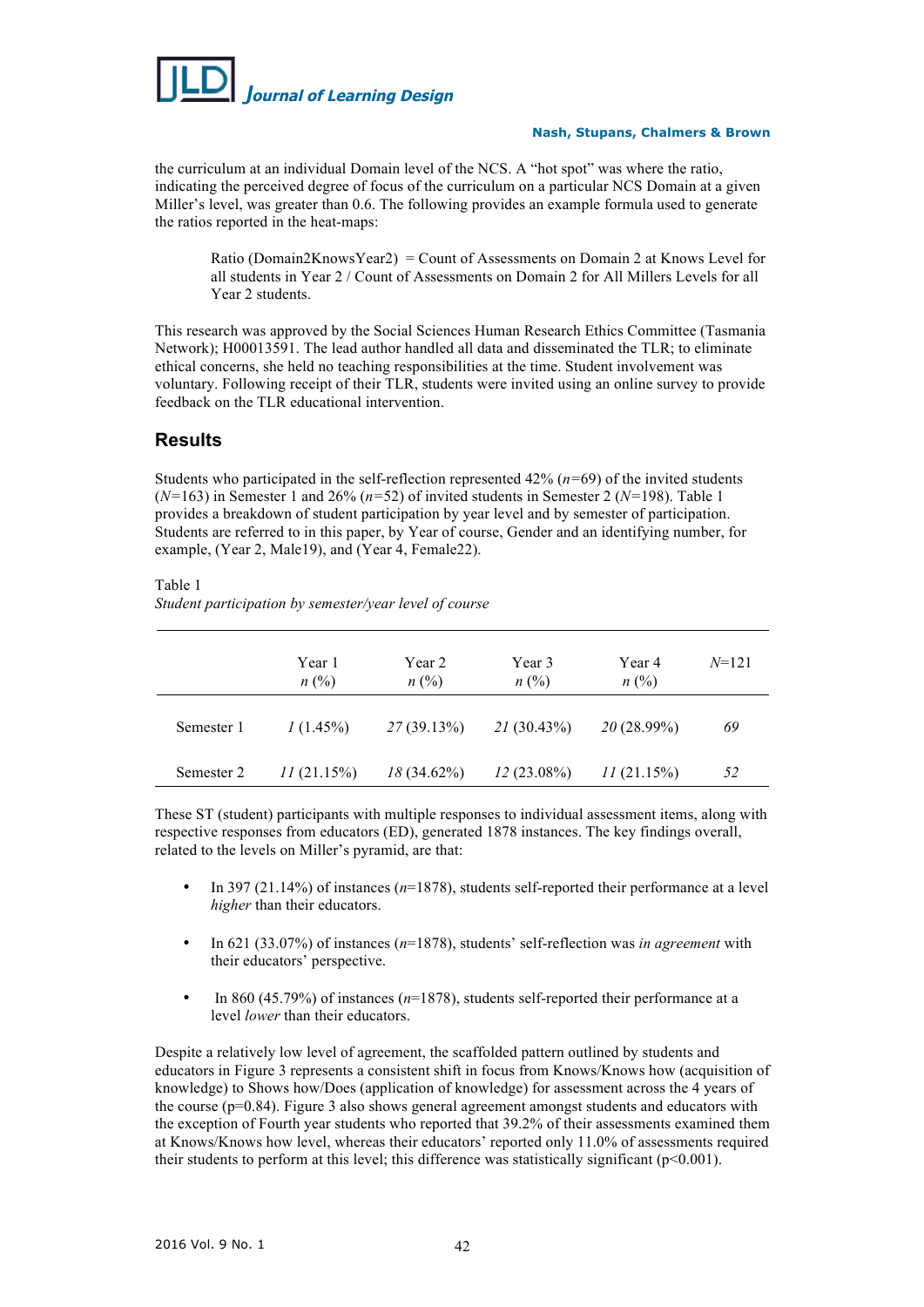



*Figure 3.* Educators' (ED) interpretations of the curriculum contrasted with their students' (ST), displaying a scaffolded assessment pattern from Knows/Knows how (acquisition of knowledge) to Shows how/Does (application of knowledge) over the four years of the program.

Whilst this general picture is useful, the heat-maps (Figures 4a, 4b) provide richer insights into the students' and their educators' perspectives of the assessed and learnt curriculum broken down by NCS Domain, year of enrolment and each Miller's level. The Domains and each Miller's level which had greatest emphasis in the curriculum, that is, which were assessed multiple times, are depicted by "hot-spots" (the areas of darkest shading) on each heat-map. From the educators' 12 and the students' 19 "hot-spots," there were five areas of the curriculum where students' and educators' views aligned. These were:

- **Domain 2**: Communication, collaboration, self-management (**Shows how: Year 2**). This shared "hot-spot" highlights that Second year students and their educators believed assessment required students to immediately perform at "Shows how" level.
- **Domain 3**: Leadership and management (**Knows: Year 3** and **Does: Year 4**).
- **Domain 5**: Prepare pharmaceutical products **(Shows how; Year 3).**
- **Domain 8**: Critical analysis, research and education **(Does: Year 4).**

The data in Figure 3 suggested that the whole curriculum provides a clear knowledge foundation (particularly in Years 1 and 2), however deeper exploration of the findings (Figures 4a and 4b) reveals that some Domains appear to have stronger foundations than others. The number of occasions where Domains 3 and 8 were mapped to summative assessment tasks are shown in Table 2 and can supplement the heat-map findings. For example, according to the educators' mapping on Domain 8 the assessments covered all three corresponding standards (8.1, 8.2, 8.3) on multiple occasions across all four Miller's levels. As Table 2 shows, Domain 8 provides greater opportunities for student development. In contrast, according to educators' mapping of summative assessment on Domain 3, students in Fourth year are expected to perform at a "Does" level with much less foundation development.

The TLR data presented in Table 3 also provides an indication of the number of NCS the students were required to combine to successfully complete assessment tasks. Examined with the assessment description it is possible to determine if students were required to integrate the NCS (across and within Domains) at appropriate performance levels. For example, the Fourth year assessment task, a "Health Promotion Services Project Report," required students to integrate Domain 2 (Communication, collaboration and self-management) with Domain 6 (Deliver primary preventative healthcare). Then, within Domain 6 itself students also combined Standards 6.1, 6.2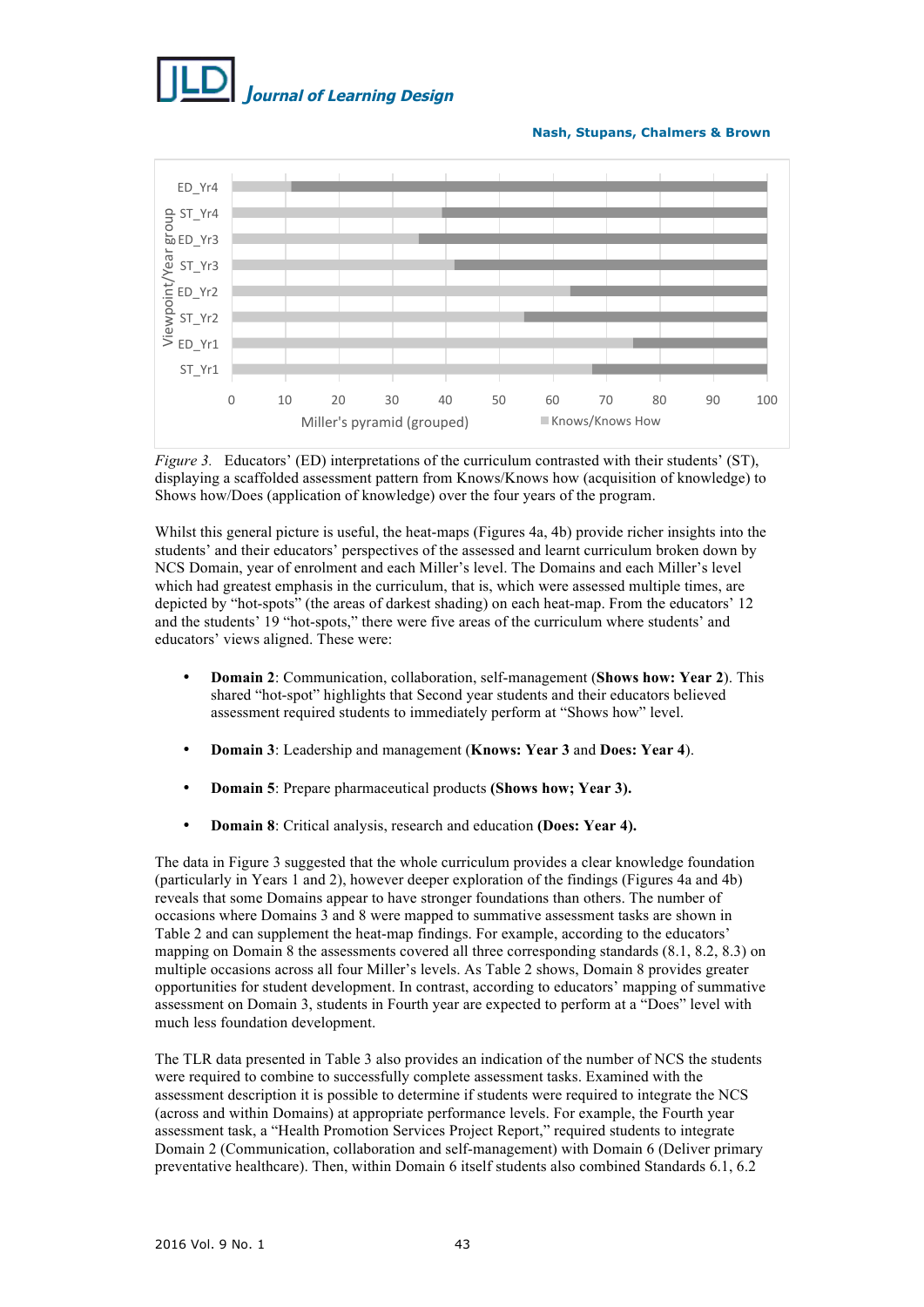

and 6.3 to deliver primary preventative care and were assessed by their educators at a "Does" level, that is, in the practice setting with clients.

By interpreting the findings from Table 2 and 3 and Figures 3, 4a, and 4b, it is possible to appreciate (i) how the NCS were distributed throughout assessments across the curriculum, (ii) the number of times each Domain had been assessed, (iii) if each competency standard within each Domain was scaffolded throughout assessment from "Knows" through to "Does," and, (iv) where exactly in the curriculum this took place.

Feedback survey participants represented 45% (*n=*73), and 16% (*n=*31) of those invited in Semester 1 and 2, respectively. Student feedback comments are included in the Discussion section to supplement the narrative. Interestingly, in Semester 1, Third year students had the poorest feedback survey response rate (30%) whilst Second year students represented the highest response rate (56%). In Semester 2, Second year students represented the lowest of all year groups (10%).

|                    |                          | <b>Color Key</b>         |                |                       |                |                      |                         |                |           |           |                |                |           |           |           |   |
|--------------------|--------------------------|--------------------------|----------------|-----------------------|----------------|----------------------|-------------------------|----------------|-----------|-----------|----------------|----------------|-----------|-----------|-----------|---|
| 0.2<br>$\mathbf 0$ | 0.4                      | 0.6<br>Value             | 0.8            | $\mathbf{1}$          |                |                      |                         |                |           |           |                |                |           |           |           |   |
| 0.05               | 0.22                     | 0.72                     | $\circ$        | $\circ$               | $\circ$        | 1                    | $\circ$                 | $\circ$        | 0.18      | 0.53      | 0.29           | $\circ$        | 0.01      | 0.24      | 0.75      | 1 |
| $\circ$            | $\circ$                  | 1                        | $\circ$        | $\circ$               | $\overline{0}$ | 1                    | $\circ$                 | $\circ$        | 0.16      | 0.35      | 0.49           | $\circ$        | $\circ$   | 0.19      | 0.81      | 2 |
| $\circ$            | $\circ$                  | $\overline{0}$           | $\circ$        | 1                     | $\bullet$      | $\circ$              | $\circ$                 | 1              | $\circ$   | $\circ$   | $\circ$        | $\Omega$       | $\circ$   | $\circ$   | 1         | 3 |
| $\circ$            | 0.11                     | 0.89                     | $\mathbf{O}^-$ | $\circ$               | 0.51           | 0.49                 | $\circ$                 | $\overline{0}$ | $\circ$   | 0.88      | 0.12           | $\circ$        | $\circ$   | 0.26      | 0.74      | 4 |
| $\circ$            | 0.06                     | 0.94                     | $\circ$        | 0.29                  | $\circ$        | 0.23                 | 0.48                    | $\circ$        | $\circ$   | 1         | $\overline{0}$ | 0.12           | 0.51      | 0.14      | 0.23      | 5 |
| $\circ$            | $\circ$                  | 1                        | $\bullet$      | 0.04                  | 0.42           | 0.54                 | $\bullet$               | 0.01           | $\circ$   | 0.59      | 0.4            | $\circ$        | $\circ$   | 0.06      | 0.94      | 6 |
| 0.11               | 0.44                     | 0.44                     | $\circ$        | 0.43                  | 0.2            | 0.37                 | $\circ$                 | $\Omega$       | 0.07      | 0.93      | $\circ$        | $\circ$        | $\circ$   | 0.32      | 0.68      | 7 |
| $\circ$            | 0.44                     | 0.56                     | $\circ$        | 0.52                  | 0.03           | 0.46                 | $\circ$                 | $\circ$        | 0.26      | 0.57      | 0.17           | $\overline{0}$ | $\circ$   | 0.03      | 0.97      | 8 |
| Knows              | Knows.how                | Shows.how                | 1 Does         | Knows<br>$\mathbb{N}$ | Knows.how      | Shows.how            | Does<br>$\mathbf{\sim}$ | Knows<br>ო     | Knows.how | Shows.how | Does<br>S      | Knows<br>4     | Knows.how | Shows.how | Does<br>4 |   |
|                    | $\overline{\phantom{0}}$ | $\overline{\phantom{0}}$ |                |                       | $\sim$         | $\mathbf{\tilde{c}}$ | Millers by year         |                | က         | S         |                |                | 4         | 4         |           |   |

*Figure 4a*. Heat-map of students' self-reflection of performance level on Miller's pyramid for each NCS Domain by year.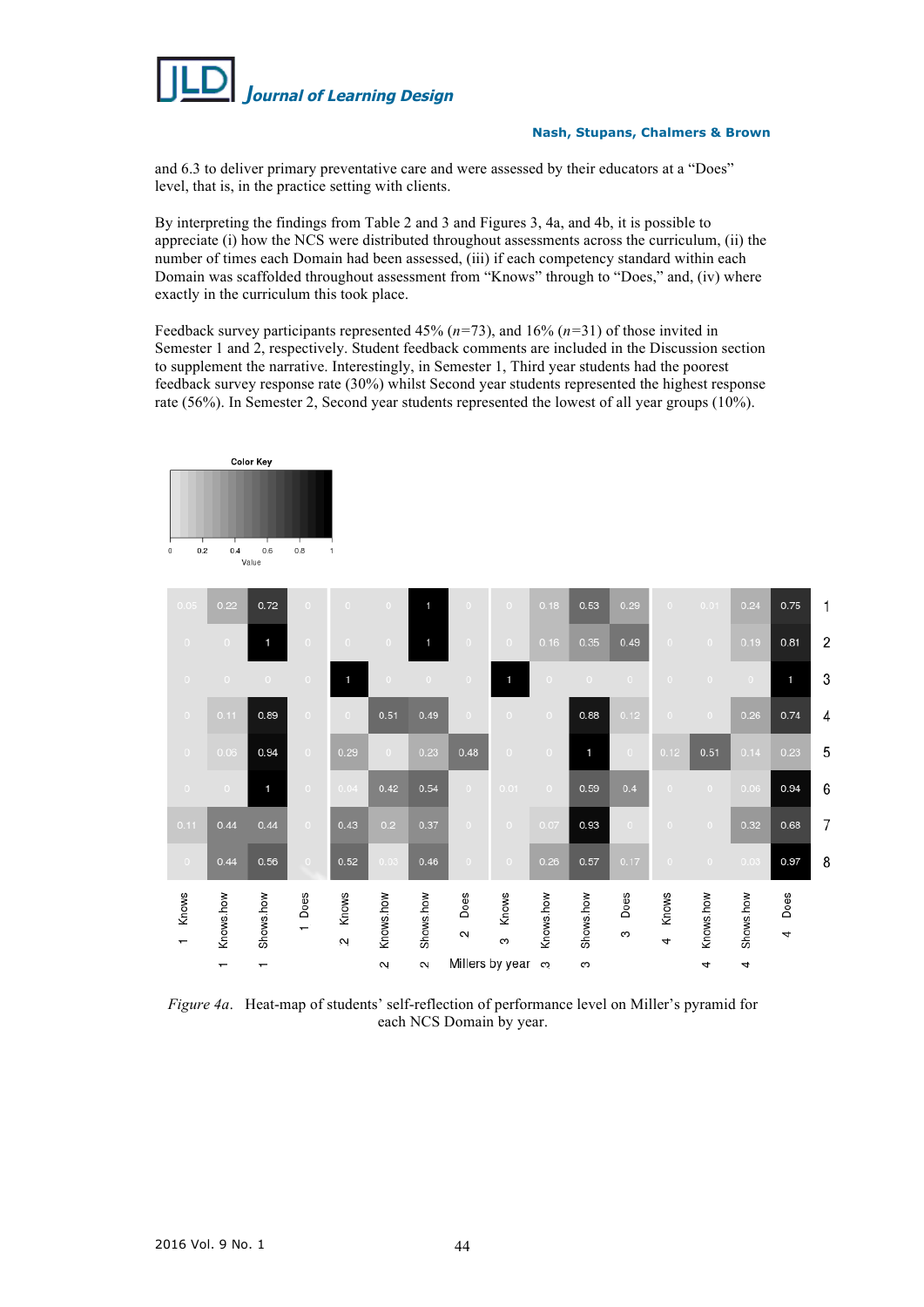

Color Key

**Nash, Stupans, Chalmers & Brown**



*Figure 4b.* Educators' perspective; Heat Map of expected performance for summative assessment for each NCS Domain by year and Miller's level.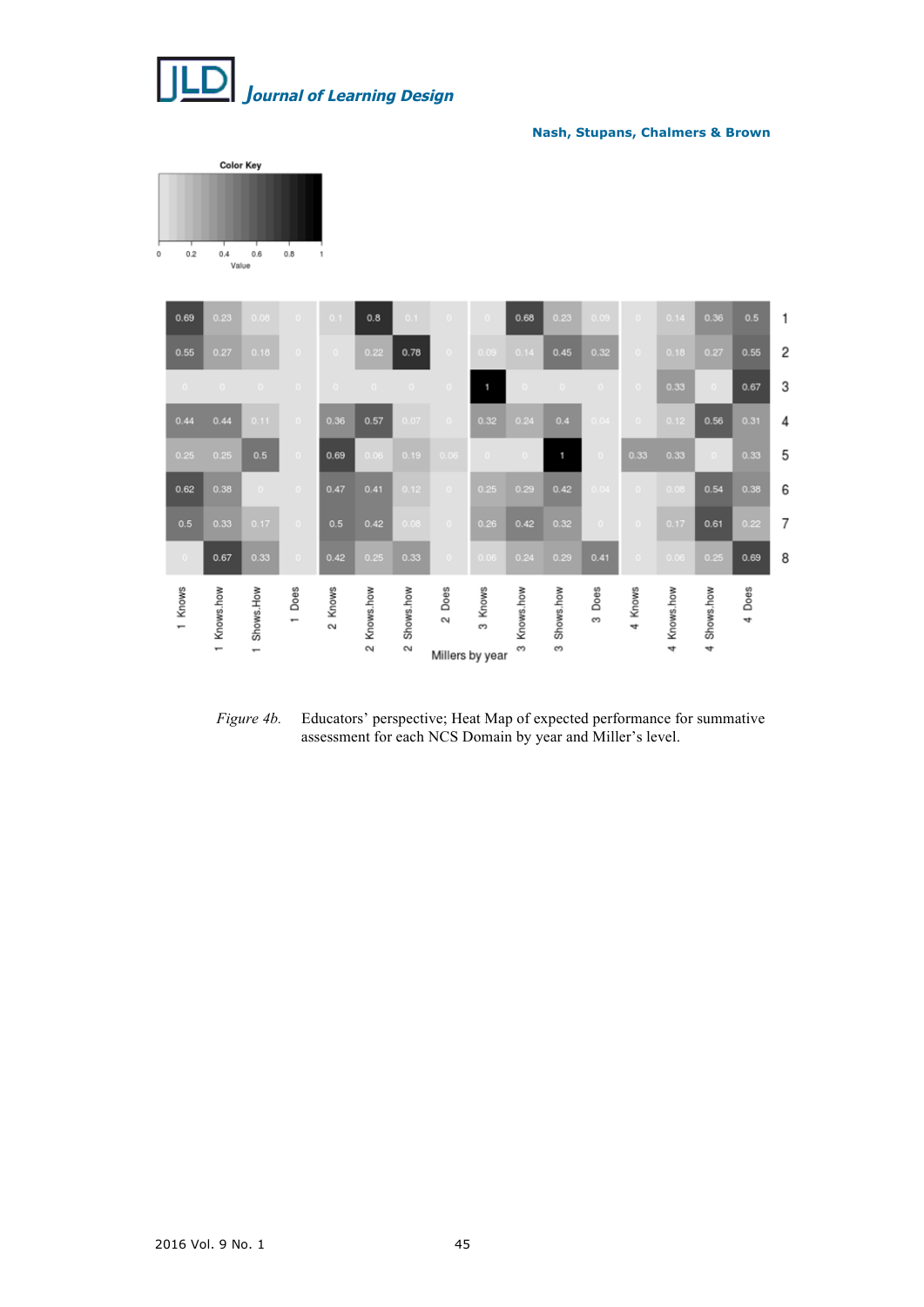

Table 2*. Distribution of competency standards within Domains 3 and 8, highlighting differences in scaffolding and number of times each standard was addressed in assessment by units and year of enrolment.*

| <b>NCS</b>                                          | <b>NCS</b> Description                                  | Miller's level | corresponding to NCS<br># assessments | # units corresponding<br>to NCS | assessment conducted<br>Year of curriculum |  |  |  |
|-----------------------------------------------------|---------------------------------------------------------|----------------|---------------------------------------|---------------------------------|--------------------------------------------|--|--|--|
|                                                     | Domain 3. Leadership and Management                     |                |                                       |                                 |                                            |  |  |  |
| 3.1                                                 | Provide leadership and organisational<br>planning       | Does           | 2                                     | 2                               | $\overline{4}$                             |  |  |  |
| 3.2                                                 | Manage and develop personnel                            | Does           | 1                                     | $\mathbf{1}$                    | 4                                          |  |  |  |
| 3.3                                                 | Manage pharmacy infrastructure and<br>resources         | Does           | 1                                     | $\mathbf{1}$                    | 4                                          |  |  |  |
| 3.4                                                 | Manage quality service delivery                         | Does           | 1                                     | 1                               | 4                                          |  |  |  |
|                                                     |                                                         | Knows how      | 1                                     | 1                               | 4                                          |  |  |  |
| 3.5                                                 | Provide safe and secure work environment                | Knows          | $\overline{2}$                        | 1                               | 3                                          |  |  |  |
| Domain 8. Critical analysis, research and education |                                                         |                |                                       |                                 |                                            |  |  |  |
| 8                                                   | Assessment covers all NCS in Domain 8;<br>8.1, 8.2, 8.3 | Does           | 5                                     | 1<br>1                          | 3<br>$\overline{4}$                        |  |  |  |
|                                                     |                                                         | Shows how      | 1                                     | 1                               | $\overline{2}$                             |  |  |  |
|                                                     |                                                         | Knows how      | $\overline{c}$                        | 1                               | $\overline{c}$                             |  |  |  |
|                                                     |                                                         | Knows          | $\overline{2}$                        | $\overline{2}$                  | $\overline{c}$                             |  |  |  |
| 8.1                                                 | Retrieve, analyse and synthesise information            | Does           | 15                                    | $\overline{2}$                  | 3                                          |  |  |  |
|                                                     |                                                         |                |                                       | $\overline{4}$                  | $\overline{4}$                             |  |  |  |
|                                                     |                                                         | Shows how      | 16                                    | $\overline{2}$                  | 1                                          |  |  |  |
|                                                     |                                                         |                |                                       | $\overline{c}$                  | $\overline{c}$                             |  |  |  |
|                                                     |                                                         |                |                                       | $\overline{2}$                  | 3                                          |  |  |  |
|                                                     |                                                         |                |                                       | $\overline{2}$                  | $\overline{4}$                             |  |  |  |
|                                                     |                                                         | Knows how      | 8                                     | $\overline{2}$                  | $\overline{2}$                             |  |  |  |
|                                                     |                                                         |                |                                       | 3                               | $\overline{\mathbf{3}}$                    |  |  |  |
|                                                     |                                                         |                |                                       | 1                               | $\overline{\mathcal{L}}$                   |  |  |  |
|                                                     |                                                         | Knows          | 1                                     | 1                               | $\overline{c}$                             |  |  |  |
| 8.2                                                 | Engage in health, medicines or pharmacy                 | Does           | 8                                     | $\overline{c}$                  | $\mathfrak{Z}$                             |  |  |  |
|                                                     | practice research                                       |                |                                       | $\overline{c}$                  | $\overline{\mathcal{A}}$                   |  |  |  |
|                                                     |                                                         | Shows how      | 4                                     | 1                               | $\overline{c}$                             |  |  |  |
|                                                     |                                                         | Knows how      | $\overline{2}$                        | 1                               | 1                                          |  |  |  |
|                                                     |                                                         |                |                                       |                                 | $\overline{c}$                             |  |  |  |
| 8.3                                                 | Formally educate and train students and                 | Does           | 6                                     | 1<br>1                          | 3                                          |  |  |  |
|                                                     | healthcare colleagues                                   |                |                                       |                                 |                                            |  |  |  |
|                                                     |                                                         |                |                                       | $\overline{2}$                  | $\overline{4}$                             |  |  |  |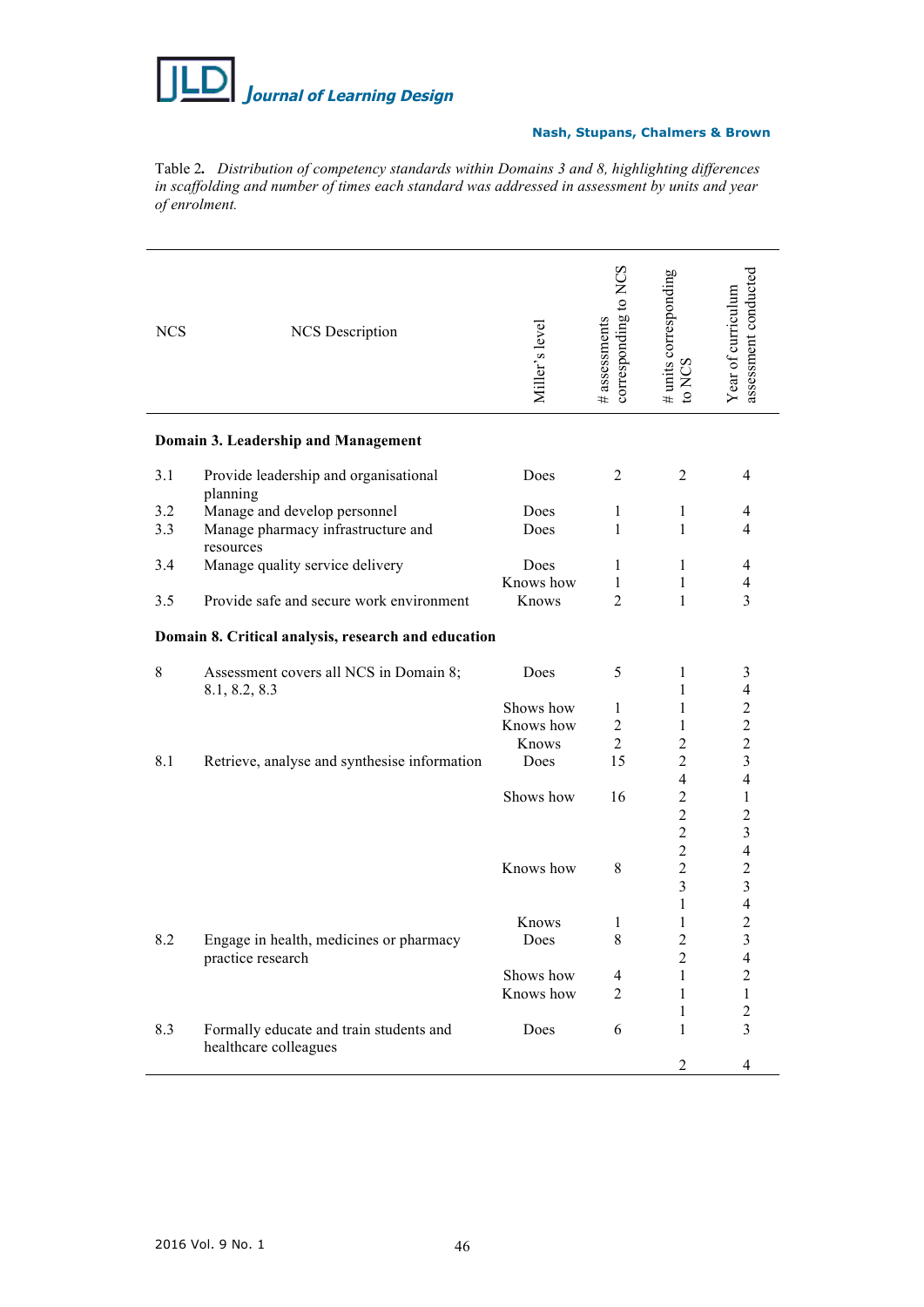

| Example assessments                                          | $_{\mathrm{NCS}}$<br>Domain | <b>Standards</b>    | Millers   |  |
|--------------------------------------------------------------|-----------------------------|---------------------|-----------|--|
| First Year Unit: 6 short in-class tests on                   | $\mathbf{1}$                | 1.1.1               | Knows     |  |
| dosage form theory and calculations                          | 5                           | 5.1.3, 5.1.4        |           |  |
|                                                              |                             | 5.2                 | Shows how |  |
| Fourth Year Unit: Health Promotion Service<br>Project Report | $\overline{c}$              | 2.1, 2.3, 2.6       | Does      |  |
|                                                              |                             | 2.1.1, 2.1.3, 2.1.4 |           |  |
|                                                              |                             | 2.3.1, 2.3.2, 2.3.3 |           |  |
|                                                              |                             | 2.6.1, 2.6.2.2.6.3  |           |  |
|                                                              | $\mathfrak{Z}$              | 3.1, 3.2, 3.3, 3.4  |           |  |
|                                                              |                             | 3.1.2, 3.1.3, 3.1.5 |           |  |
|                                                              |                             | 3.2.3               |           |  |
|                                                              |                             | 3.3.1, 3.3.2        |           |  |
|                                                              |                             | 3.4.1, 3.4.2, 3.4.3 |           |  |
|                                                              | $\overline{4}$              | 4.2                 |           |  |
|                                                              |                             | 4.2.1, 4.2.2, 4.2.3 |           |  |
|                                                              | 6                           | 6.1, 6.2, 6.3       |           |  |
|                                                              | $\tau$                      | 7.1, 7.2, 7.3       |           |  |
|                                                              |                             | 7.2.1, 7.2.3, 7.2.4 |           |  |
|                                                              | $8\,$                       | 8.1, 8.3            |           |  |

Table 3. *Two example assessments extracted from the TLR database highlight a First year assessment task requiring limited integration of Domains compared with a Fourth year assessment task with advanced integration across and within Domains.*

# **Discussion**

Analysis of the TLR highlights two distinct viewpoints of an identical curriculum - those of a cohort of undergraduate pharmacy students and those of their educators. Whilst neither viewpoint should be considered more valid than the other, points of difference and similarity provide valuable insights and a meeting point for discussion of assessment and AoL. The value of these insights was supported by student comments from the feedback survey:

- *Provided useful feedback on particular aspects of the course.* (Year 2, Female19)
- *It allowed me to see which areas (of curriculum) are relevant.* (Year 3, Male21)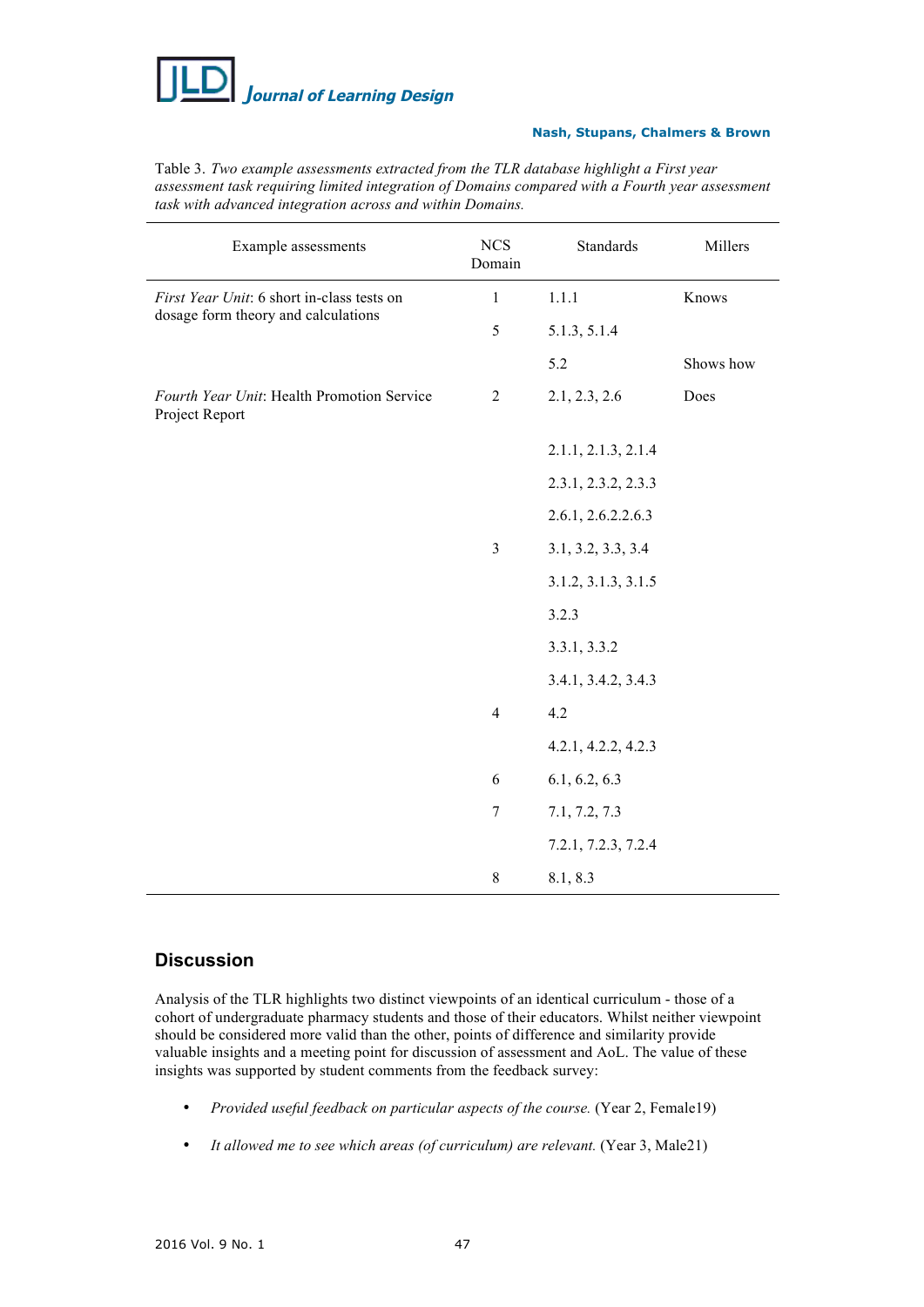

The authors' claim the TLR is novel for two reasons - firstly, because it explicitly presented Miller's pyramid to students for self-reflection purposes, which has not been done previously. Whilst Miller's pyramid has been used for some time by educators to inform assessment plans (Wass, et al., 2001), in progress testing (Szilagyi, 2008) and curriculum review, and to discuss the difficulty (Epstein & Hundert, 2002) and scaffolding (Kleinert et al., 2015) of assessments, the literature does not appear to describe the explicit use of Miller's pyramid with students for selfreflection.

The second point of difference of the TLR was that it directly contrasted the student voice with educator curriculum mapping for AoL. The TLR supersedes traditional educator-led curriculum mapping focussed on the "intended" or "assessed" curriculum, which is not always the same as the "enacted" or "learnt" curriculum from the students' perspective (Barrie, 2004; Edstrom, 2008; Harden, 2001; Lew, Alwis, & Schmidt, 2010; Porter & Smithson, 2001). Using this novel approach to AoL, the authors anticipated that the students' self-reflection on the learnt curriculum would align with their educators' mapping of the assessed curriculum, as found by other authors (Porter, Floden, & Fuhrman, 1998, Plaza et al., 2007). However, the TLR did not report similar concordance, as evidenced by poor agreement between educators' expected performance levels contrasted with their students' reflections, especially when the curriculum was examined for each NCS Domain by year of enrolment. Kelley and Demb (2006) also reported disconnect in student and educators assessment expectations. The TLR may provide professional disciplines with a new solution to AoL. It provides a logical meeting point for students and their educators to ensure assessed curriculum translates to learnt curriculum. The meeting point is at the intersection of student voice with their educators' curriculum mapping captured, reported and contrasted by the TLR. AoL principles impress that a curriculum which is designed with a solid foundation, scaffolded development and opportunities for students to integrate their knowledge, skills and attributes will enhance student success (AACSB International, 2013, Hall & Kro, 2006, Lawson, 2015b). The TLR findings allow exploration of the design of this pharmacy curriculum against these three elements.

## *Solid foundation*

Student success is enhanced if students are provided opportunities to learn foundational knowledge (Knows/Knows how) prior to being required to apply that knowledge in practice (Shows how/Does). Findings from this study, as seen in Figures 3, 4a, 4b and Table 2, illustrate that the curriculum provided students with opportunities to develop a strong foundation in some Domains but less so in others. This is particularly evident when contrasting Domains 3 and 8. Some of the unexpected patterns described, for example, Fourth year students' disagreement with their educators may be due to conceptual misunderstandings of Miller's pyramid, and the nature of knowledge, itself. This is illustrated by the following student comment:

• *I self-assessed at a higher level. I have worked in community pharmacy since first year and I feel/ have been told that I work very competently.* (Year 3, Female21)

Contrasting with this student's statement, by definition, 'Does" requires that the student or practitioner be situated in the practice setting integrating competencies to consistently perform a task. To perform that task safely, practitioners require a strong foundation in the underpinning knowledge of the skills (Miller, 1990; Wass, et al., 2001). A student may believe they are capable to "do" a task such as dispensing medicines but may be doing so without the foundational knowledge, namely, pharmacology and therapeutics, required to do so safely.

With a specific focus on providing students with a solid foundation through the TLR assists educators to ascertain the AoL of an existent curriculum design.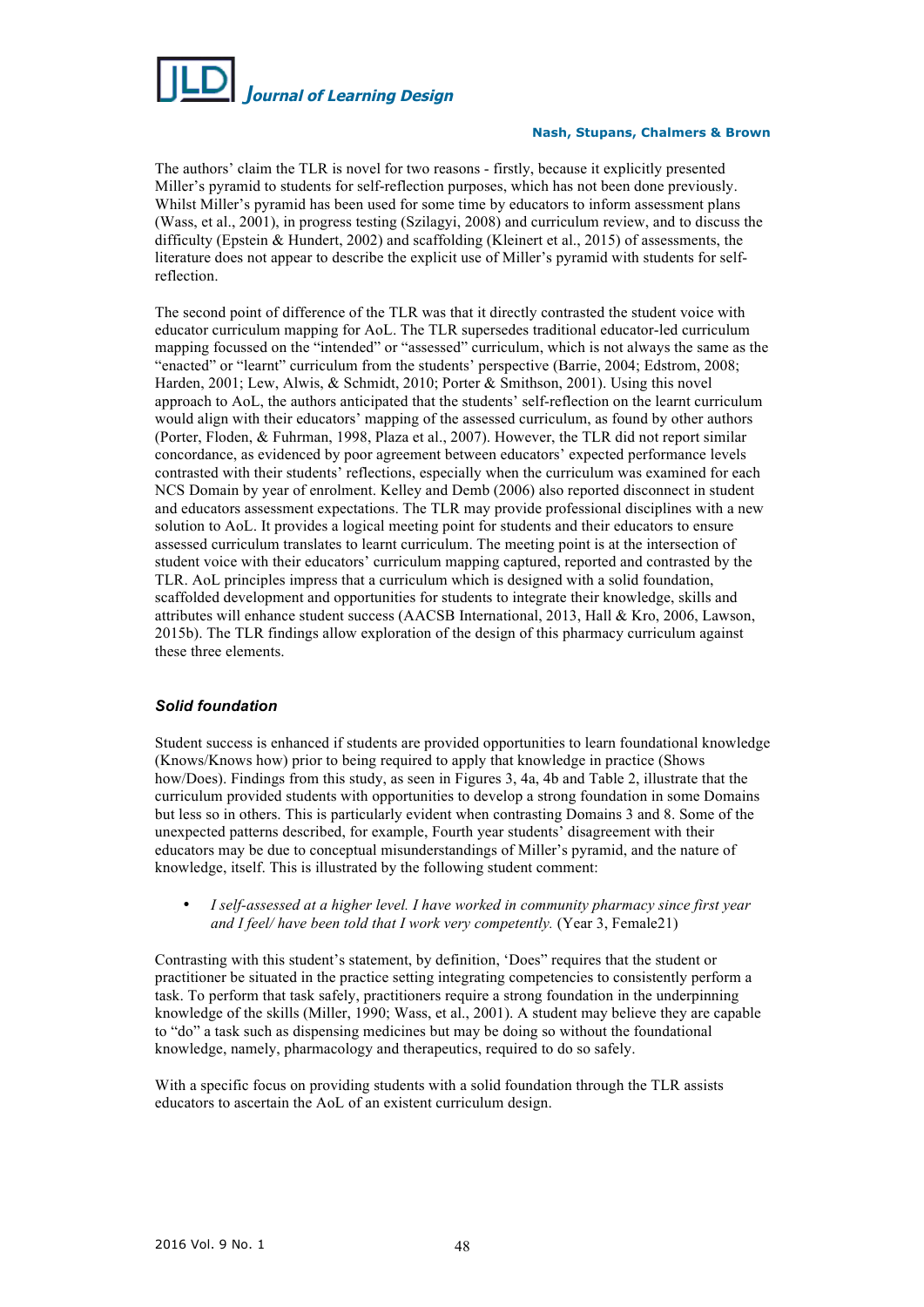

# *Scaffolded development*

Outcomes-based educators argue for scaffolded development and multiple opportunities to assess competencies (Conway, Medina, Letassy, & Britton, 2011; Epstein & Hundert, 2002; Van Der Vleuten & Schuwirth, 2005; Wass, et al., 2001). Figure 3 portrays a curriculum which generally builds students' capacity to apply their knowledge in practice by Fourth year. This scaffolded course development, described by both students and educators, is reassuring from a whole of curriculum point of view, however the differences between the students' and their educators' expectations at Domain level evidenced in the heat-maps warrants further exploration. The heatmaps may help us to understand how a scaffolded curriculum (represented by summative assessments) might translate to AoL. Through the eyes of students and educators the heat-maps provide evidence of Domains which appear well scaffolded and those which are not. The TLR data were able to demonstrate scaffolding or lack of scaffolding of summative assessments.

The reported disconnect could be a result of differences in interpretation between educators and students or could highlight a need for curriculum restructure. The findings described may indicate some areas of poorly laid foundations, inconsistent scaffolding, or inadequate opportunities for students to integrate knowledge and skills:

• *There were many competency standards that I felt I wasn't confident in despite the actual assessment showing that I was* (Year 2, Male19).

The students' heat-map on Domain 2 (communication, collaboration and self-management) implies students perceived assessment commencing at a "Shows how" level without assessment of underpinning knowledge development. If educators do not design curriculum to ensure scaffolded development from "Knows" (for example, the theory of motivational interviewing techniques utilised in smoking cessation) through to "Does" (for example, motivational interviewing with a client in practice) this could have negative results for those reliant on communicating with health graduates about their health and medicines.

We now focus again on Domains 3 and 8 shown in Figure 4a, 4b and Table 2. Within Domain 8, it is apparent that a graduate has had their knowledge scaffolded and examined repeatedly to enable competent performance at a "Does" level for all standards, however they may be less prepared for performance in Domain 3. From this it is clear that Domain 3 (Leadership and management) may need to be introduced earlier in the course and scaffolded to ensure our graduates can be leaders of the profession. This example evidences the depth and breadth of information the TLR can provide for course review and AoL.

To uphold AoL, students must be provided with clear instructions of assessment expectations and criteria in order to succeed (Biggs  $& Tang, 2007$ ). Students' difficulty in appreciating the relevance of the NCS may be a consequence of implicit use of the NCS by educators without explicit communication of their relevance to students. The TLR project highlights that there is a significant role for course level rubrics (Lawson, et al., 2015) or (if adopted) TLR rubrics to ensure consistent scaffolding across course assessment. Student understanding of educator expectations may be improved through students' active participation in the rubric development phase. Rubrics may have addressed some of the difficulties experienced by students, as well as the evidenced disconnect, by ensuring students did not have to assume anything. One student offered that:

*I assume that we are being taught to meet the competency standards therefore by passing assessments I am demonstrating competency* (Year 2, Female20).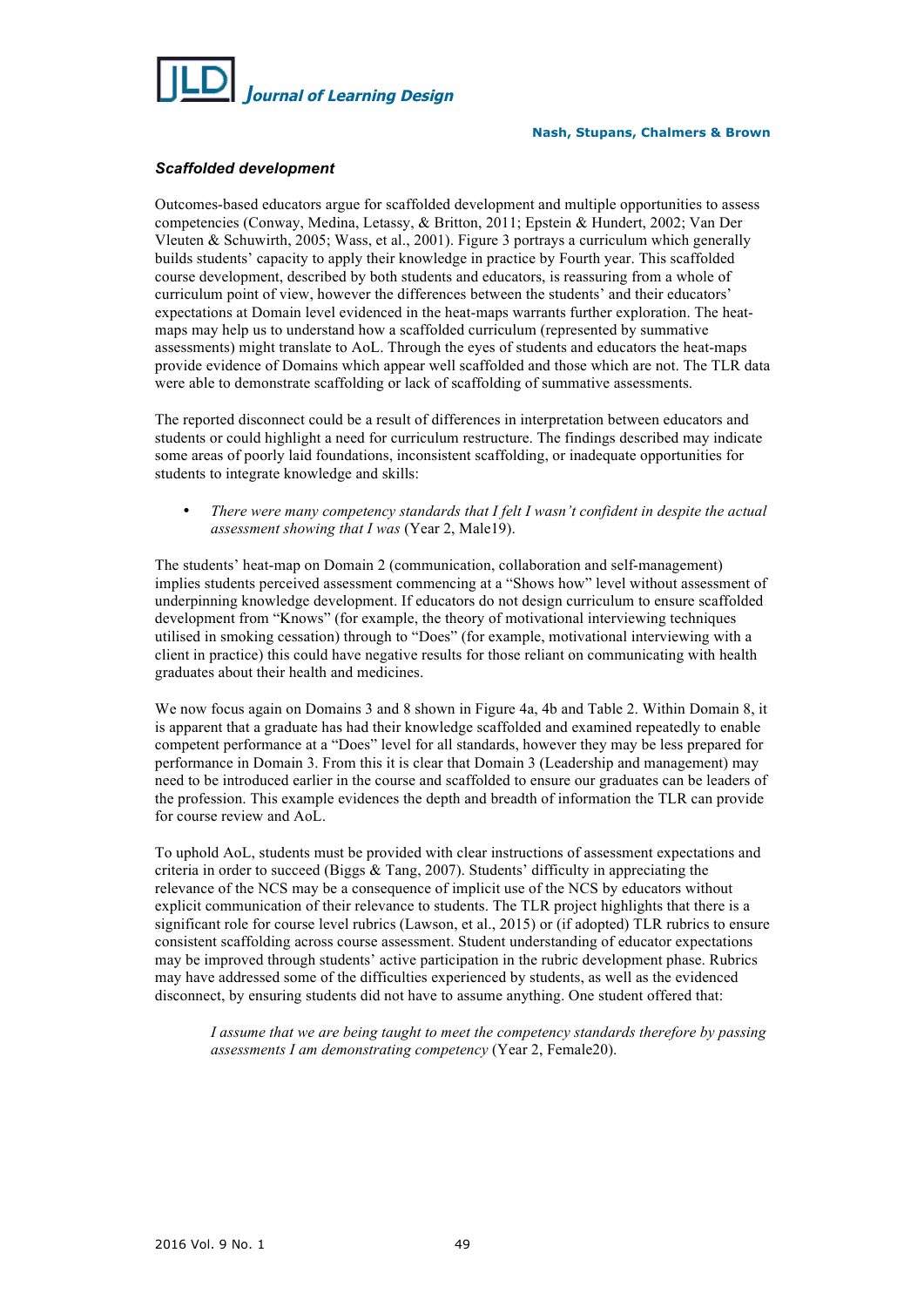

### *Integrate knowledge, skills and attributes*

Pharmacists integrate multiple NCS to competently perform in practice at a "Does" level. To ensure workplace readiness, a curriculum must also be designed so that students are assessed for their ability to integrate their knowledge, skills and attributes. Harden and Stamper's (1999) spiral design curriculum integrates relevant knowledge, skills and attributes and given the findings described here may be useful for future course redesign efforts. The benefits of integrated curriculum design and authentic assessment have also been discussed by Van Der Vleuten and Schuwirth (2005). The student feedback comments implied a science versus practice split indicative of potentially poor integration in the curriculum, particularly amongst First and Second year students. The relationship of the NCS to the curriculum was difficult for some students to appreciate and potentially led to students questioning the relevance of the NCS to their curriculum (and vice versa). This was evidenced in one student's comment:

*The research is great, for me it has highlighted how truly meaningless the competency standards are at the moment. They let me know I'm "tracking" towards competency, still meaningless… I can only assume 3rd year placements will give gravity to the CS and finally allow me to judge myself and the School's curriculum against them*. …*Without the experience of real life practice (placements or intern) to benchmark the info against, the report doesn't have any meaning to me*.

(Year 2, Male31)

Highlighted by the data in Table 3, authentic assessment choice can play an important role in providing students with opportunities to integrate their required competencies, be assessed formally and therefore succeed in practice. The *Health Promotion Service Project Report* which involves students on placement designing a health promotion service, delivering it to the community and evaluating it, required students to address multiple Domains and standards within each Domain. Whilst we cannot assume all the NCS listed were integrated by students, the data give us a positive indication that this was the educator's intention. TLR data interpreted alongside assessment task descriptions confirm whether students were required to integrate their knowledge, skills and attributes to succeed in each summative assessment. This provides students about to enter the practice setting with confidence in their ability to perform.

Overall, these findings have implications for students, educators and regulators; students may find it difficult to succeed if their expectations of curriculum are different to those teaching and assessing them and vice-versa. AoL could be sub-optimal especially as the learnt curriculum appears significantly different to the assessed curriculum at a Domain level. Course accreditation may be approved based on assessed/mapped curriculum which has been evidenced here to be different to the learnt curriculum. Overall, this may produce a mismatch in graduate knowledge and skills for their workplace requirements.

# **Limitations and influencing factors**

To make use of the TLR findings for AoL it is necessary to be cognisant of three influencing factors affecting students' and educators' perceptions of their curriculum - student and educator familiarity with the NCS, familiarity with Miller's pyramid and self-reflection difficulties.

Poor NCS familiarity across the Australian pharmacy profession, including amongst its educators and students (Nash, et al., 2015a; Nash, Chalmers, Stupans, & Brown, 2015b), may have negatively impacted on their ability to apply them in the education setting. As the NCS are actionorientated descriptions, the style of assessment and how well this matched the NCS and corresponding Miller's description may have also influenced interpretations. Given the matching "hot-spots" emerged in instances where students were required to apply their knowledge (Shows how/Does), we can deduce it was easier for students and educators to appreciate the relevance of NCS when the assessment required application of knowledge, rather than acquisition of that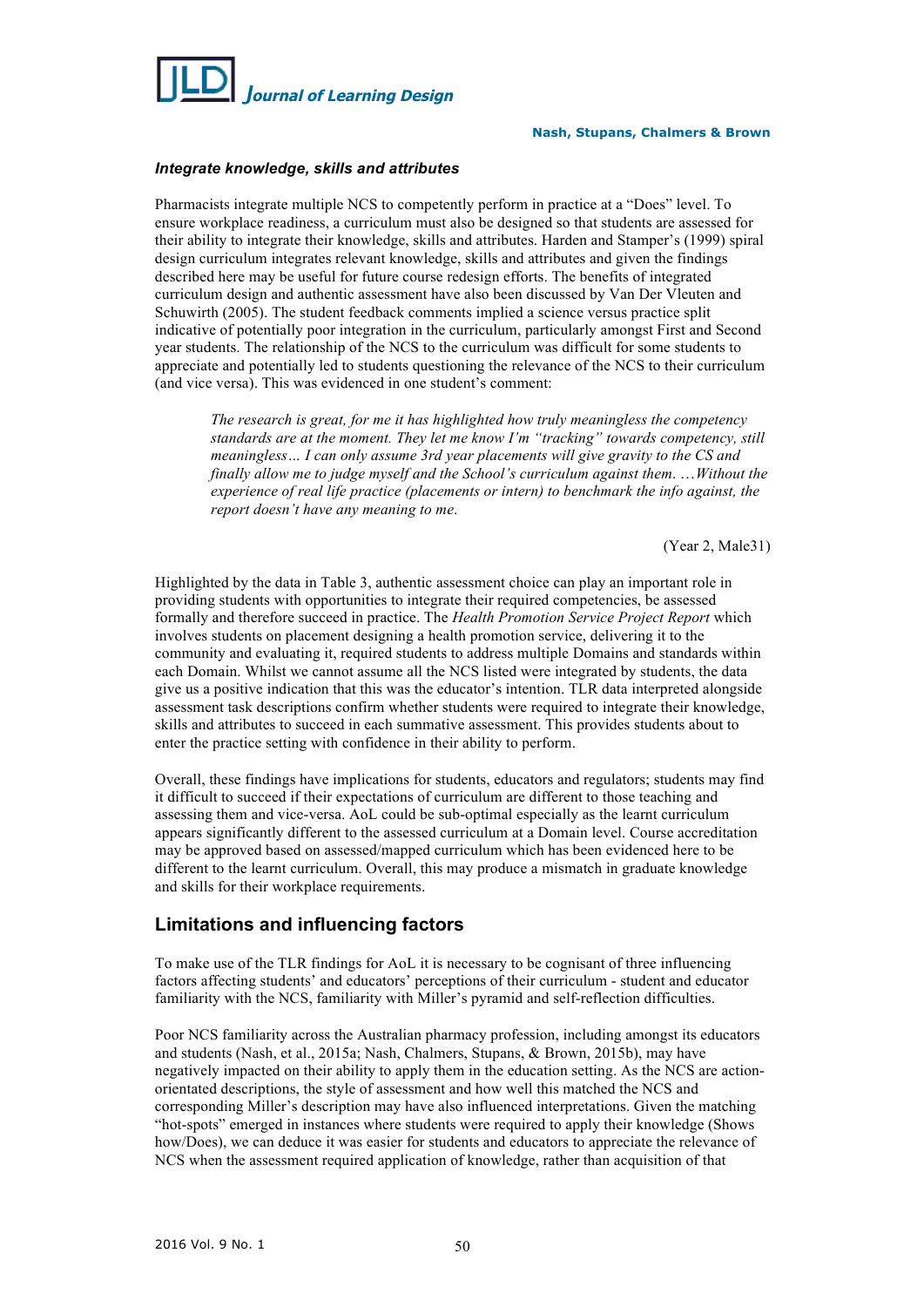

knowledge. Finally, some students reported confusion with the self-reflection task. This difficulty can be attributed to self-reflection being a new skill students had not previously encountered in the curriculum, compounded by the fact that students were required to recall multiple assessments that they had completed over the course of a semester and then identify relevant NCS for each. The following comments reflect this difficulty:

- *It was interesting seeing where the competency standards had been assessed this semester according to my lecturers - I hadn't thought of all the different assessment pieces that were relevant.* (Year 4, Female22)
- *… useful in my current stage of study to just get the actual assessment because I was not really aware of where each of the competency standards were covered in my units.* (Year 2, Female19)

Furthermore, difficulties in separating a curriculum (as a whole ecosystem) and other activities taking place at the same time, for example, NCS flow charts introduced into unit outlines may have confounded results. Voluntary participation, student workload and survey fatigue may have led to low response rates. Participation most likely represented more motivated individuals which may bias results.

# **Recommendations and future research**

Resourced appropriately, the TLR may scaffold student development of self-reflection skills. The TLR could also become a very powerful form of feedback to engage and empower students in their learning. It provides a central meeting point for educators and students regarding performance expectations for assessment, as well as offering insights on curriculum design for AoL. To ensure sustained engagement, future TLR versions should be embedded within courses and course teaching team cultures. In fact to maximise educational outcomes students and educators could workshop together to discuss the NCS, assessment expectations and co-design rubrics. If the NCS adequately reflect current pharmacy practice requirements, then the learnt curriculum as evidenced by students' reflections must match the assessed curriculum. Student reflections therefore demand greater consideration in the curriculum review process. Internationally, professional courses could consider a similar approach to curriculum review, harnessing student interpretations to compare directly with their educators' expectations for AoL. A project to determine the TLR's impact on AoL amongst educators and students who meet to discuss their TLR is warranted, as are projects to explore the use of the TLR with other professional disciplines.

# **Conclusion**

The TLR provides a new technique for evidencing the AoL of a curriculum. In the pharmacy course described, the TLR was able to highlight potential issues with foundation, scaffolding and integration of professional standards within a curriculum. The TLR reinforces the assessed and learnt curriculum may not always be consistent and provides educators and students with a logical meeting point for AoL. Using self-reflection, students can provide rich data reflective of a learnt curriculum useful for examining a course for AoL. This has potential portability to other disciplines with well-defined professional standards.

# **References**

AACSB International. (2013). *White paper 3: AACSB assurance of learning standards: An interpretation*. AACSB International Accreditation Committees, 2nd ed. Retrieved from http://www.aacsb.edu/~/media/AACSB/Publications/white-papers/wp-assurance-of-learningstandards.ashx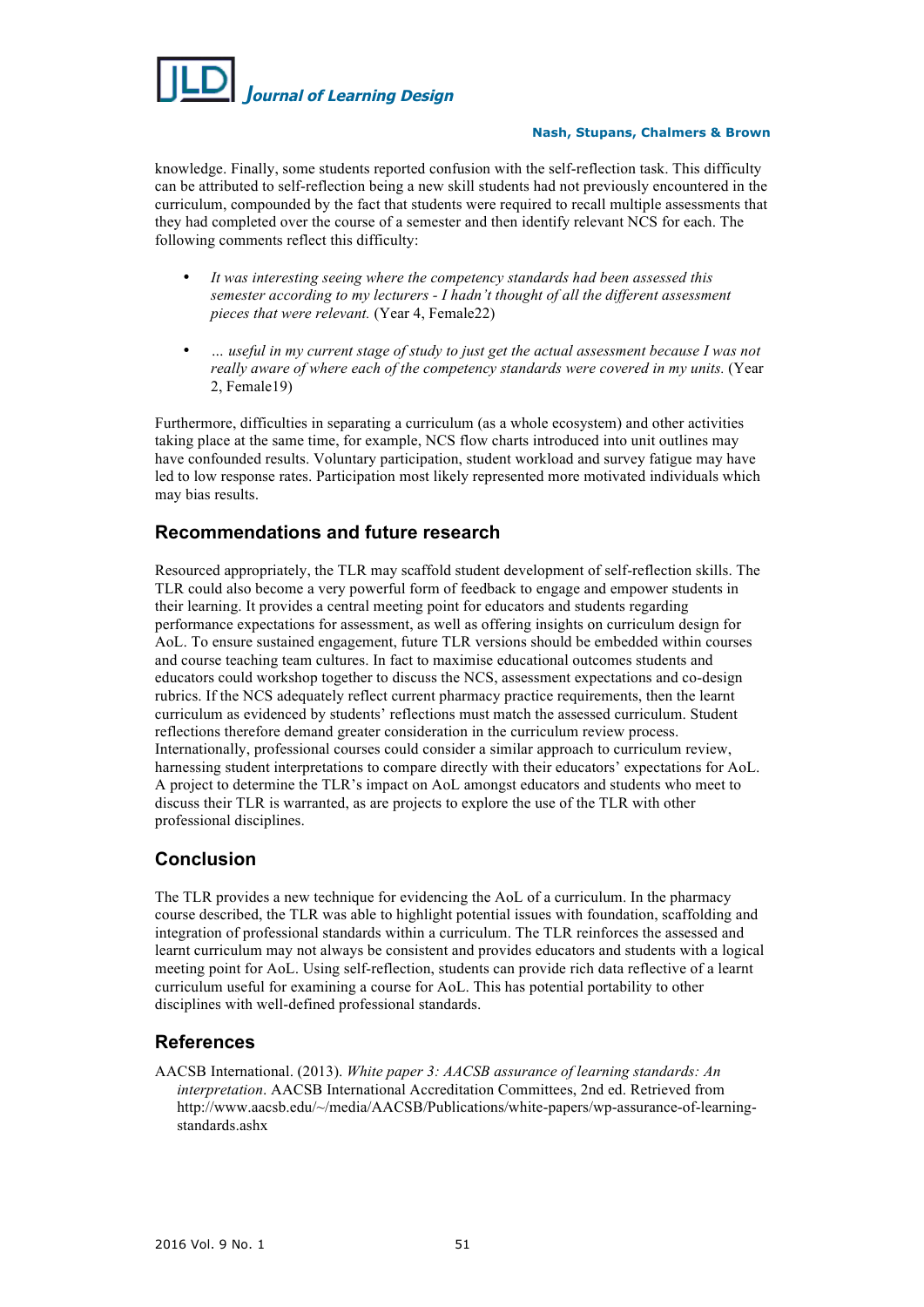

- Australian Government Department of Education and Training. (2015). *Higher Education Standards Framework (Threshold Standards)* (Vol. F2015L01639). Australia.
- Australian Pharmacy Council. (2012). *Accreditation Standards for Pharmacy programs in Australia and New Zealand*. Retrieved from http://pharmacycouncil.org.au/content/index.php?id=17
- Barrie, S. (2004). A research-based approach to generic graduate attributes policy. *Higher Education Research & Development, 23*(3), 261-275.
- Biggs, J., & Tang, C. (Ed.). (2007). *Teaching for quality learning at university* (3rd ed.). Maidenhead, England: The Society for Research into Higher Education and Open University Press.
- Boud, D., & Falchikov, N. (2005). Redesigning assessment for learning beyond higher education. *Research and development in higher education, 28*, 34-41.
- Conway, S., Medina, M., Letassy, N., & Britton, M. (2011). Assessment of streams of knowledge, skill, and attitude development across the doctor of pharmacy curriculum. *American Journal of Pharmaceutical Education, 75*(5), Article 83, 1-7. doi:10.5688/ajpe75583
- Coombes, I., Bates, I., Duggan, C., & Galbraith, K. (2011). Developing and recognising advanced practitioners in Australia: An opportunity for a maturing profession? *Journal of Pharmacy Practice and Research, 41*(1), 17-19.
- Creswell, J. (2013). *Research design: Qualitative, quantitative, and mixed methods approaches.* (2nd ed). Thousand Oaks, CA: Sage.
- Edstrom, K. (2008). Doing course evaluation as if learning matters most. *Higher Education Research & Development, 27*(2), 95-106.
- Epstein, R., & Hundert, E. (2002). Defining and assessing professional competence. *Journal of the American Medical Association, 287*(2), 226-235.
- General Pharmaceutical Council. (2011). Future pharmacists standards for the initial education and training of pharmacists Retrieved from http://www.pharmacyregulation.org/initial-training
- Hall, O., & Kro, K. (2006). Learning assurance using business simulations applications to executive management education. *Developments in Business Simulation and Experiential Learning, 33*, 1-6.
- Harden, R. (2001). AMEE Guide No. 21: Curriculum mapping: a tool for transparent and authentic teaching and learning. *Medical Teacher, 23*(2), 123-137.
- Harden, R., & Stamper, N. (1999). What is a spiral curriculum? *Medical Teacher, 21*(2), 141-143.
- Janke, K., Traynor, A. & Sorensen, T. (2011). Refinement of strengths instruction in a Pharmacy curriculum over eight years. *American Journal of Pharmaceutical Education, 75*(3), 1-45.
- Kelley, K., & Demb, A. (2006). Instrumentation for comparing student and faculty perceptions of competency-based assessment. *American Journal of Pharmaceutical Education, 70*(6), Article 134, 1-9.
- Kelley, K., McAuley, J., Wallace, L., & Frank, S. (2008). Curricular Mapping: Process and Product. *American Journal of Pharmaceutical Education, 72*(5), 1-100.
- Kleinert, R., Heiermann, N., Plum, P.S., Wahba, R., Chang, D. H., Maus, M., Chon, S.H., Hoelscher, A. H., & Stippel, D. (2015). Web-based immersive virtual patient simulators: Positive effect on clinical reasoning in medical education. *Journal of Medical Internet Research, 17*(11), e263. doi: 10.2196/jmir.5035
- Lawson, R. (2014). Curriculum design for assuring learning Leading the way *National Teaching Fellowship*. Sydney, Australia: Office for Learning and Teaching.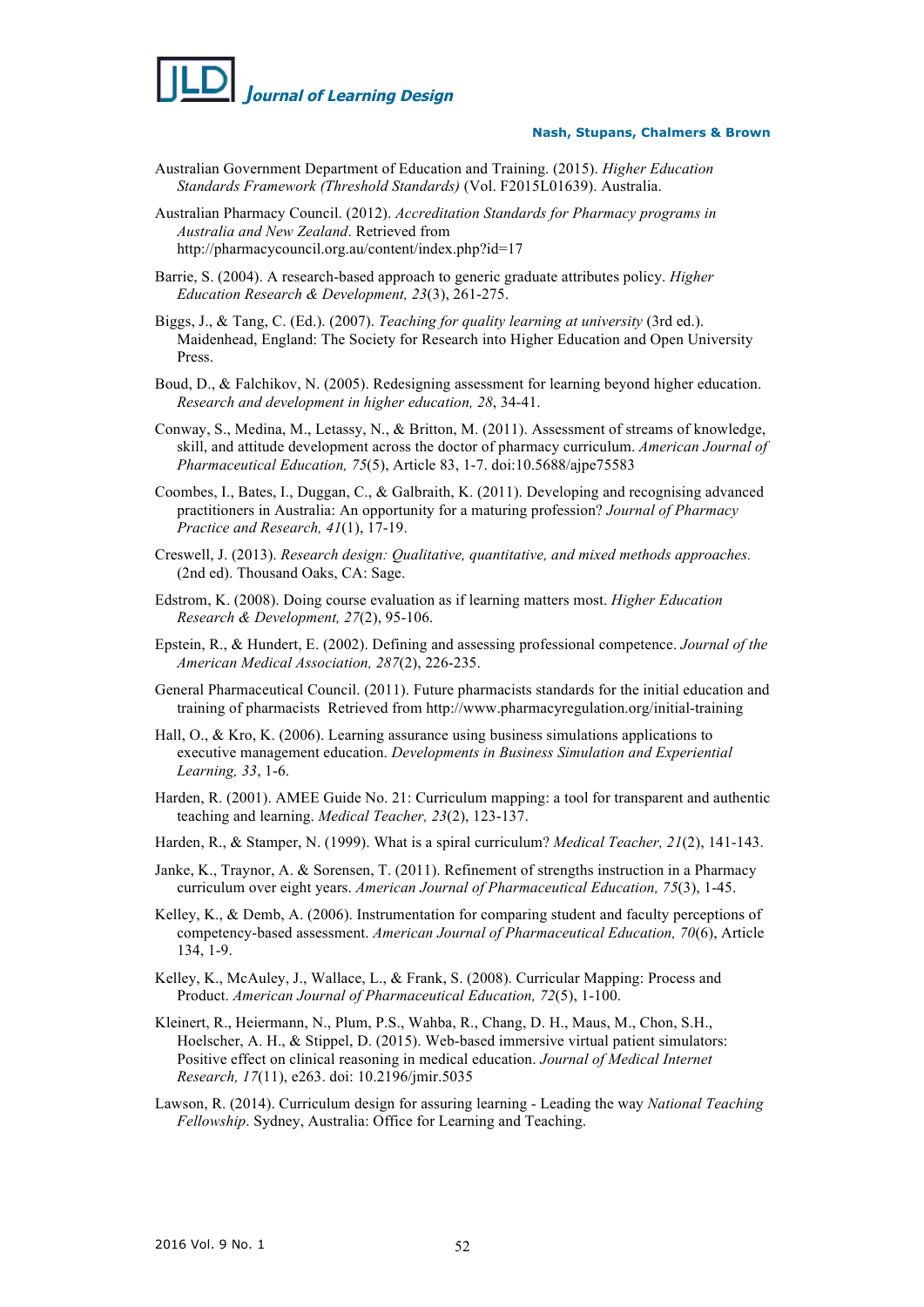

- Lawson, R. (2015a, July 6-9). *The Curriculum Design Workbench - Showcasing a whole of degree design tool.* Presented at Higher Education Research and Development Society of Australiasia (HERDSA), Melbourne.
- Lawson, R. (2015b, July 17). University of Tasmania Faculty of Health [Curriculum Design Workbench support materials interview for Q&A].
- Lawson, R., Taylor, T., French, E., Fallshaw, E., Hall, C., Kinash, S., & Summers, J. (2015). Hunting and gathering: new imperatives in mapping and collecting student learning data to assure quality outcomes. *Higher Education Research & Development, 34*(3), 581-595. doi: 10.1080/07294360.2014.911249
- Lew, M., Alwis, W., & Schmidt, H. (2010). Accuracy of students' self-assessment and their beliefs about its utility. *Assessment & Evaluation in Higher Education, 35*(2), 135-156.
- Martone, A., & Sireci, S. (2009). Evaluating alignment between curriculum, assessment, and instruction. *Review of Educational Research, 79*(4), 1332-1361.
- Mészáros, K., Barnett, M. J., McDonald, M., Wehring, H., Evans, D. J., Sasaki-Hill, D., Goldsmith, P.C., & Knapp, K. (2009). Progress examination for assessing students' readiness for advanced Pharmacy practice experiences. *American Journal of Pharmaceutical Education, 73*(6), 1-109.
- Miller, G. (1990). The assessment of clinical skills, competence, performance. *Academic Medicine, 65*(9), S63-67.
- Nash, R., Chalmers, L., Stupans, I., & Brown, N. (2015a). Knowledge, use and perceived relevance of a profession's Competency Standards; Implications for Pharmacy Education. [IN PRINT]. *International Journal of Pharmacy Practice*.
- Nash, R., Chalmers, L., Stupans, I., & Brown, N. (2015b). *A reciprocal relationship: informing a profession's competency standards*. Paper presented at Higher Education Research and Development Society of Australasia (HERDSA), Melbourne, Australia.
- Nash, R., Chalmers, L., Stupans, I., & Brown, N. (2016a). A vision for competency: Pharmacy undergraduate's Traffic Light Reports. In F. Padro, K. Trimmer, D. Thorpe & T. Newman (Eds.), *Higher Education in the Professions: Case Study Illustrations of Quality Practice* (Vol. 1). Toowoomba: University of Southern Queensland. [IN PRINT] Springer (March 2016).
- Nash, R., Stupans, I., Chalmers, L., & Brown, N. (2016b-IN REVIEW- submitted 21/03/2016). Traffic Light Report for development of students' self-assessment skills. *Assessment & Evaluation in Higher Education.*
- Oliver, B., Ferns, S., Whelan, B., & Lilly, L. (2010). *Mapping the curriculum for quality enhancement: Refining a tool and processes for the purpose of curriculum renewal*. Paper presented at Australian Universities Quality Forum.
- Plaza, C. M., Draugalis, J., Slack, M., Skrepnek, G., & Sauer, K. (2007). Curriculum mapping in program assessment and evaluation. *American Journal of Pharmaceutical Education*, *71*(2), 1- Article 20.
- Porter, A., Floden, R., & Fuhrman, S. (1998). The effects of upgrading policies on high school mathematics and science. *Brookings Papers on Education Policy*, 123-172.
- Porter, A., & Smithson, J. (2001). *Defining, developing, and using curriculum indicators*. Philadelphia, PA: University of Pennsylvania, Consortium for Policy Research in Education.
- Szilagyi, J. (2008). Curricular progress assessments: The mileMarker. *American Journal of Pharmaceutical Education, 72*(5), Article 101.
- Van Den Akker, J. Gravemeijer, K., McKenney, S., & Nieveen, N. (2006). *Educational design research*. London: Routledge.
- Van Der Vleuten, C., & Schuwirth, L. (2005). Assessing professional competence: From methods to programmes. *Medical Education, 39*(3), 309-317.